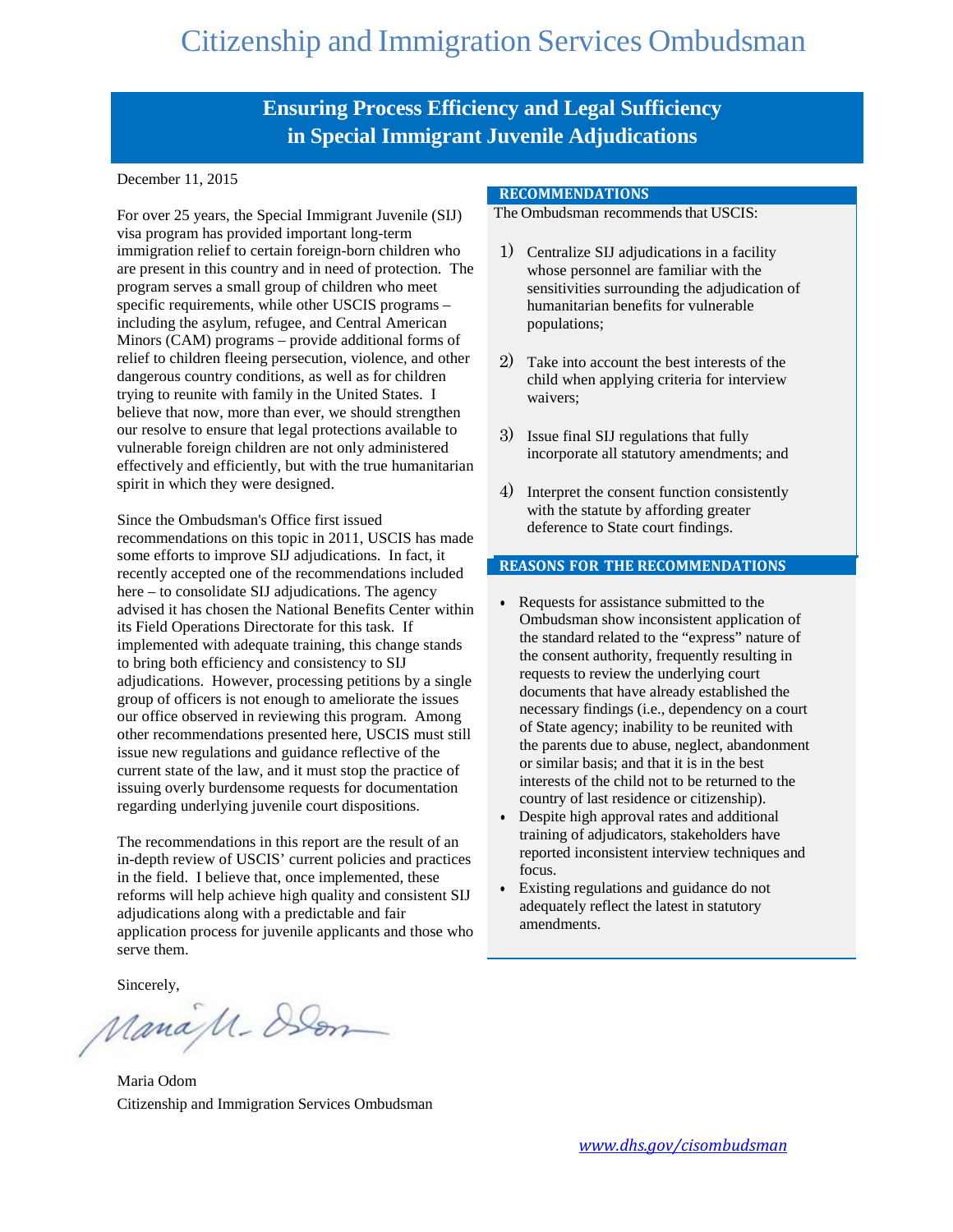### **Ensuring Process Efficiency and Legal Sufficiency in Special Immigrant Juvenile Adjudications**

#### **December 11, 2015**

*The Citizenship and Immigration Services Ombudsman, established by the Homeland Security Act of 2002, provides independent analysis of problems encountered by individuals and employers interacting with U.S. Citizenship and Immigration Services, and proposes changes to mitigate those problems.*

#### **EXECUTIVE SUMMARY**

Established through the Immigration Act of 1990, the Special Immigrant Juvenile (SIJ) program has undergone a number of legislative amendments in the past 25 years. Currently it protects those children who cannot be reunited with one or both parents due to abuse, neglect, abandonment, or a similar basis under State law.<sup>[1](#page-1-0)</sup> These statutory modifications have had a substantial impact on the SIJ adjudicatory process and on SIJ petitioners. The Ombudsman has brought a number of concerns to the attention of USCIS over the past several years, including overreach in the exercise of its consent function; the use of age-inappropriate interviewing techniques; inconsistent application of legal standards; and petition processing delays.<sup>[2](#page-1-1)</sup> Although training has been developed and made available to improve SIJ adjudications, it has not fully resolved ongoing problems, as reflected in continued stakeholder reports to the Ombudsman as well as in agency actions that do not consistently comport to such training.

The Ombudsman recognizes that the SIJ program presents special challenges to adjudicators who handle these complex adjudications as part of their varied portfolios. The Ombudsman has discussed with USCIS the need for centralization of the SIJ adjudication function in one location. Centralization will improve the quality and consistency in adjudications by specially trained employees dedicated to these and other petitions for protective and/or humanitarian relief. It will support a higher level of compliance with statutory processing timeframes and enhance the integrity of the product line. While USCIS has committed to consolidate the full processing of SIJ petitions, the Ombudsman recommends that SIJ petitioners be treated in a manner consistent with USCIS' treatment of other vulnerable populations, including the use of age-appropriate interviewing practices. In addition, the Ombudsman continues to see examples where USCIS reassessed underlying State court dependency orders. USCIS' statutory consent function does not appropriately extend to a *de novo* review of every underlying fact that supported the Court's findings.

In short, the Ombudsman is recommending that USCIS:

1. Centralize SIJ adjudications in a facility whose personnel are familiar with the sensitivities surrounding the adjudication of humanitarian benefits for vulnerable populations;

 $\frac{1}{1}$ 

<span id="page-1-1"></span><span id="page-1-0"></span><sup>&</sup>lt;sup>1</sup> Immigration and Nationality Act  $101(a)(27)(J)$ .<br><sup>2</sup> Ombudsman's Annual Reports 2015, pp. 55-59; 2014, pp. 13-15; 2013, pp. 14-16; 2012, pp. 21-22; and 2011, pp. 20-21.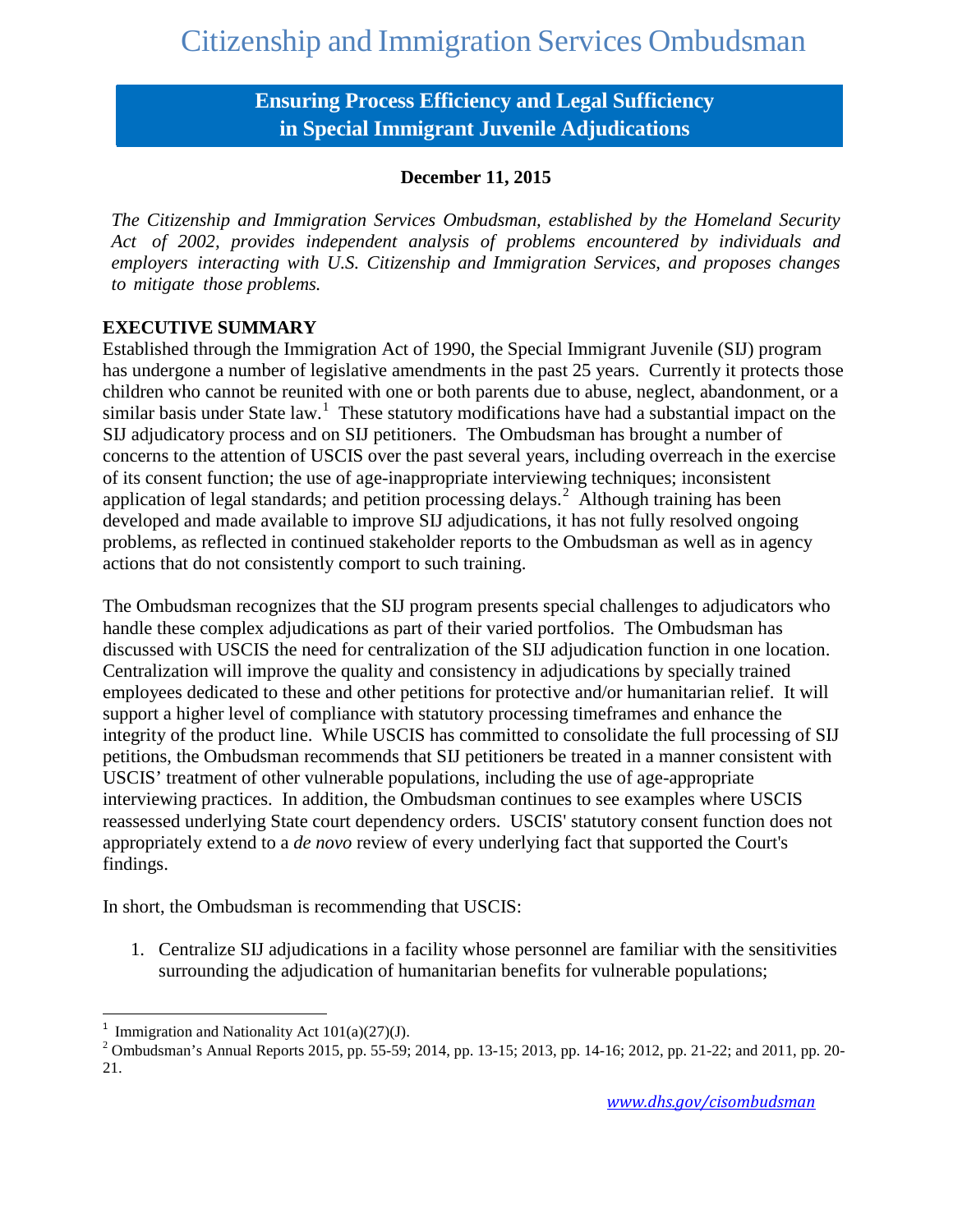- 2. Take into account the best interests of the child when applying criteria for interview waivers;
- 3. Issue final SIJ regulations that fully incorporate all statutory amendments; and
- 4. Interpret the consent function consistently with the statute by affording greater deference to State court findings.

#### **METHODOLOGY**

In conducting this review, the Ombudsman met with stakeholders nationwide and USCIS Headquarters officials representing the Field Operations Directorate, the Office of Chief Counsel, and the Office of Policy and Strategy to discuss the regulations, policies, and procedures impacting SIJ adjudications. The Ombudsman made site visits to USCIS field offices that perform SIJ adjudications. The Ombudsman also reviewed and sought to resolve stakeholder requests for case assistance submitted to our office over a period of several years. Finally, the Ombudsman requested and received information and data from the Field Operations Directorate regarding SIJ adjudications.

### **BACKGROUND**

*Statutory and Regulatory Framework***.** By establishing the SIJ classification, Congress has provided immigration relief for children who meet certain qualifying criteria.<sup>[3](#page-2-0)</sup> Generally, to be eligible to apply for SIJ status, a State juvenile court must have previously declared the child to be dependent on the court, or legally committed the child to the custody of a State agency or an appointed individual. In addition, the court must have found that the child cannot be reunited with one or both of the child's parents due to abuse, neglect, abandonment, or a similar basis under State law.<sup>[4](#page-2-1)</sup> An administrative or judicial proceeding must have also determined that it would not be in the best interests of the child to be returned to the child's or parents' country of citizenship or last habitual residence.<sup>[5](#page-2-2)</sup>

Congress has substantially modified the classification since it was created in 1990. For example, in 1997, Congress amended the SIJ definition to safeguard the process from abuse by restricting it to only those juveniles deemed eligible for long-term foster care because of abuse, neglect, or abandonment.<sup>[6](#page-2-3)</sup> The amendment also required the Attorney General (now the Secretary of Homeland Security) to "expressly<sup>[7](#page-2-4)</sup> consent to the dependency order serving as a precondition to the grant of [SIJ] status."<sup>[8](#page-2-5)</sup> With this language, Congress introduced a new requirement – that the Secretary clearly indicate when a court order may serve as a pre-requisite to SIJ eligibility.

<span id="page-2-0"></span><sup>&</sup>lt;sup>3</sup> Immigration Act of 1990, Pub. L. No. 101–649 at § 153(a)(3)(J), 104 Stat 4978 (Nov. 29, 1990). Historically, U.S. government efforts to protect children resulted in a gap for immigrant children who were protected during their childhood but grew into adults with no legal immigration status. *See generally* "Regulating Consent: Protecting Undocumented Immigrant Children from their (Evil) Step-Uncle Sam, or How to Ameliorate the Impact of the 1997 Amendments to the SIJ Law," Angela Lloyd, 15 B.U. Pub. Int. L.J. 237, at 1.

<span id="page-2-1"></span><sup>&</sup>lt;sup>4</sup> INA § 101(a)(27)(J).

<span id="page-2-2"></span><sup>5</sup> *Id.* 

<span id="page-2-3"></span><sup>6</sup> Departments of Commerce, Justice, and State, the Judiciary, and Related Agencies Appropriations Act, 1998, Pub. L. No. 105-119, § 113, 111 Stat. 2440 (Nov. 26, 1997); *see Gao v. Jenifer*, 185 F.3d 548, at 552 (1999).<br><sup>7</sup> The term "expressly" is an adverb to describe how one makes something known or indicates clearly and definitively

<span id="page-2-4"></span>so as to leave no doubts about the action supported by the adverb. American Heritage Dictionary, Merriam-Webster Dictionary.

<span id="page-2-5"></span><sup>8</sup> Departments of Commerce, Justice, and State, the Judiciary, and Related Agencies Appropriations Act, 1998, Pub. L. No. 105-119, § 113, 111 Stat. 2440 (Nov. 26, 1997)*.*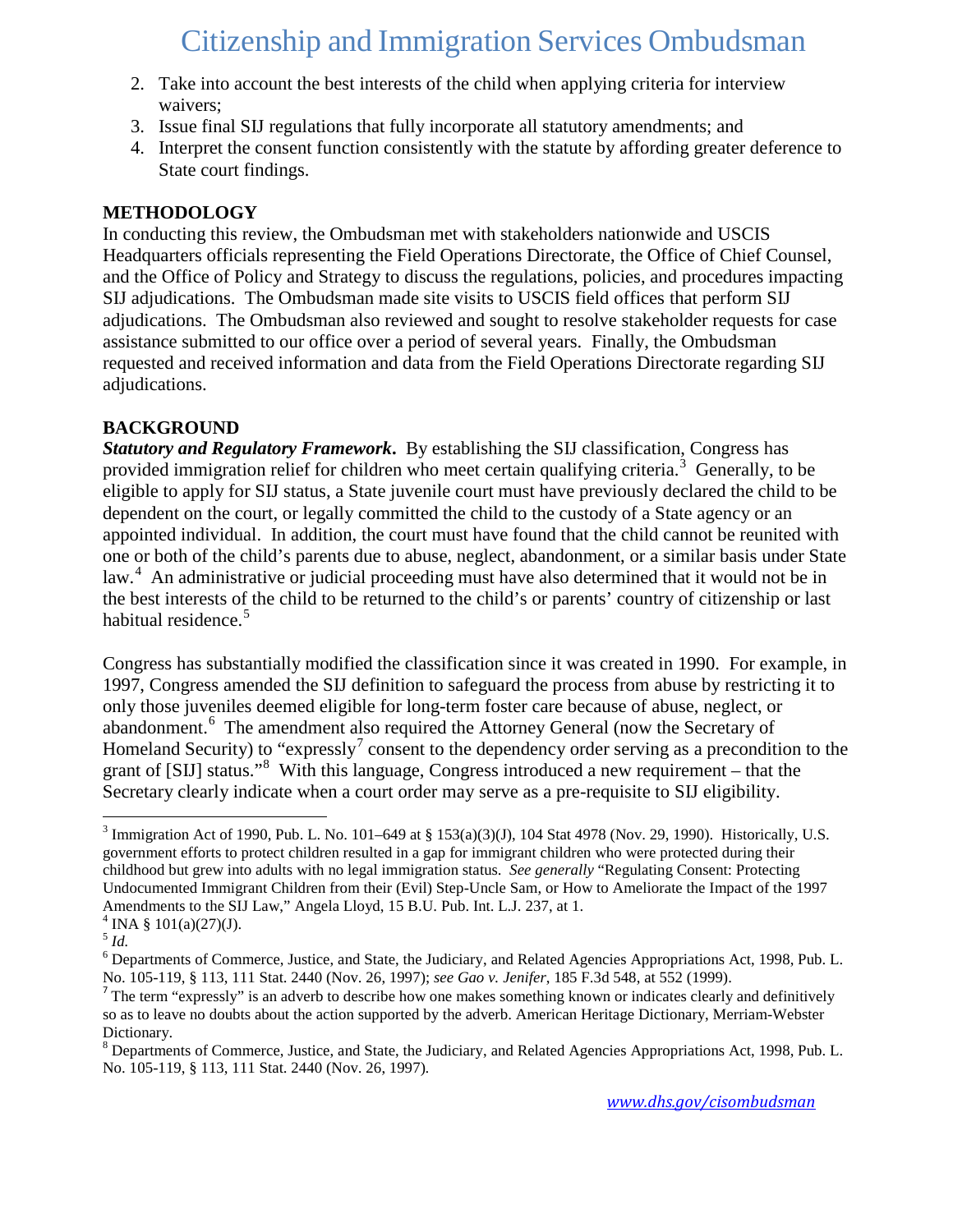Congress modified the statute in this way to limit eligibility by requiring the Secretary "to determine that neither the dependency order nor the administrative or judicial determination of the alien's best interest was sought primarily for the purpose of obtaining [immigration] status … rather than for the purpose of obtaining relief from abuse or neglect."<sup>[9](#page-3-0)</sup> At the same time, Congress expressed the clear delineation between the State court and the Federal immigration adjudicator, stating that "the involvement of the [Secretary] is for the purposes of determining special immigrant juvenile status and not for making determinations of dependency status."<sup>[10](#page-3-1)</sup>

INS (the predecessor of USCIS for this function) issued two policy memoranda in 1998 and 1999, instructing adjudicators to request information to enable them to make independent findings regarding abuse, abandonment, neglect and best interests.<sup>[11](#page-3-2)</sup> This was in stark contrast to SIJ final regulations published in 1993, which recognized that it "would be both impractical and inappropriate for the Service to routinely re-adjudicate judicial or social service agency administrative determinations...."<sup>12</sup>

In 2004, USCIS issued a third policy memorandum, employing a new term of art to describe when the agency takes action to permit a State court order to serve as a pre-requisite for SIJ:

*Express consent* means that the Secretary… has 'determine[d] that neither the dependency order nor the administrative or judicial determination … was sought primarily for the purpose of obtaining … status … rather than for the purpose of obtaining relief from abuse or neglect [or abandonment].'[citation omitted] In other words, express consent is an acknowledgement that the request for SIJ classification is bona fide. $13$ 

The 2004 memorandum also instructed adjudicators to examine State court orders for independent assurance that courts acted in an "informed" way.[14](#page-3-5) At the same time, it instructed adjudicators not to "second-guess" findings made by State courts because "express consent is limited to the purpose of determining [SIJ] status, and not for making determinations of dependency status."[15](#page-3-6) However,

<span id="page-3-2"></span><span id="page-3-1"></span>

<span id="page-3-0"></span><sup>&</sup>lt;sup>9</sup> H.R. Conf. Rep. 105-405, at 130 (Nov. 13, 1997).<br><sup>10</sup> *Id.* <br><sup>11</sup> INS Memorandum, "Interim Field Guidance relating to Public Law 105-119 (Sec. 113) amending Section 101(a)(27)(J) of the INA – Special Immigrant Juveniles" (Aug. 7, 1998); INS Memorandum, "Special Immigrant Juveniles - Memorandum #2: Clarification of Interim Field Guidance" (Jul. 9, 1999);

http://www.uscrirefugees.org/2010Website/5\_Resources/5\_4\_For\_Lawyers/5\_4\_2\_Special\_Immigrant\_Juvenile\_Status /5\_4\_2\_3\_Published\_Decisions\_and\_Memoranda/Cook\_Thomas\_SpecialImmigrantJuvenilesMemorandum.pdf (accessed Jun. 1, 2015).

<span id="page-3-3"></span><sup>&</sup>lt;sup>12</sup> "Special Immigrant Status; Certain Aliens Declared Dependent on a Juvenile Court; Final Rule," 58 Fed. Reg. 42843-51, 42847 (Aug. 12, 1993).

<span id="page-3-4"></span><sup>&</sup>lt;sup>13</sup> USCIS Interoffice Memorandum, "Memorandum #3 -- Field Guidance on Special Immigrant Juvenile Status Petitions" (May 27, 2004);

http://www.uscis.gov/sites/default/files/USCIS/Laws/Memoranda/Static\_Files\_Memoranda/Archives%201998-2008/2004/sij memo 052704.pdf (accessed August 3, 2015).

<span id="page-3-5"></span><sup>&</sup>lt;sup>14</sup> USCIS Interoffice Memorandum, "Memorandum #3 -- Field Guidance on Special Immigrant Juvenile Status Petitions" (May 27, 2004);

http://www.uscis.gov/sites/default/files/USCIS/Laws/Memoranda/Static\_Files\_Memoranda/Archives%201998- 2008/2004/sij\_memo\_052704.pdf (accessed August 3, 2015). <sup>15</sup> *Id*.

<span id="page-3-6"></span>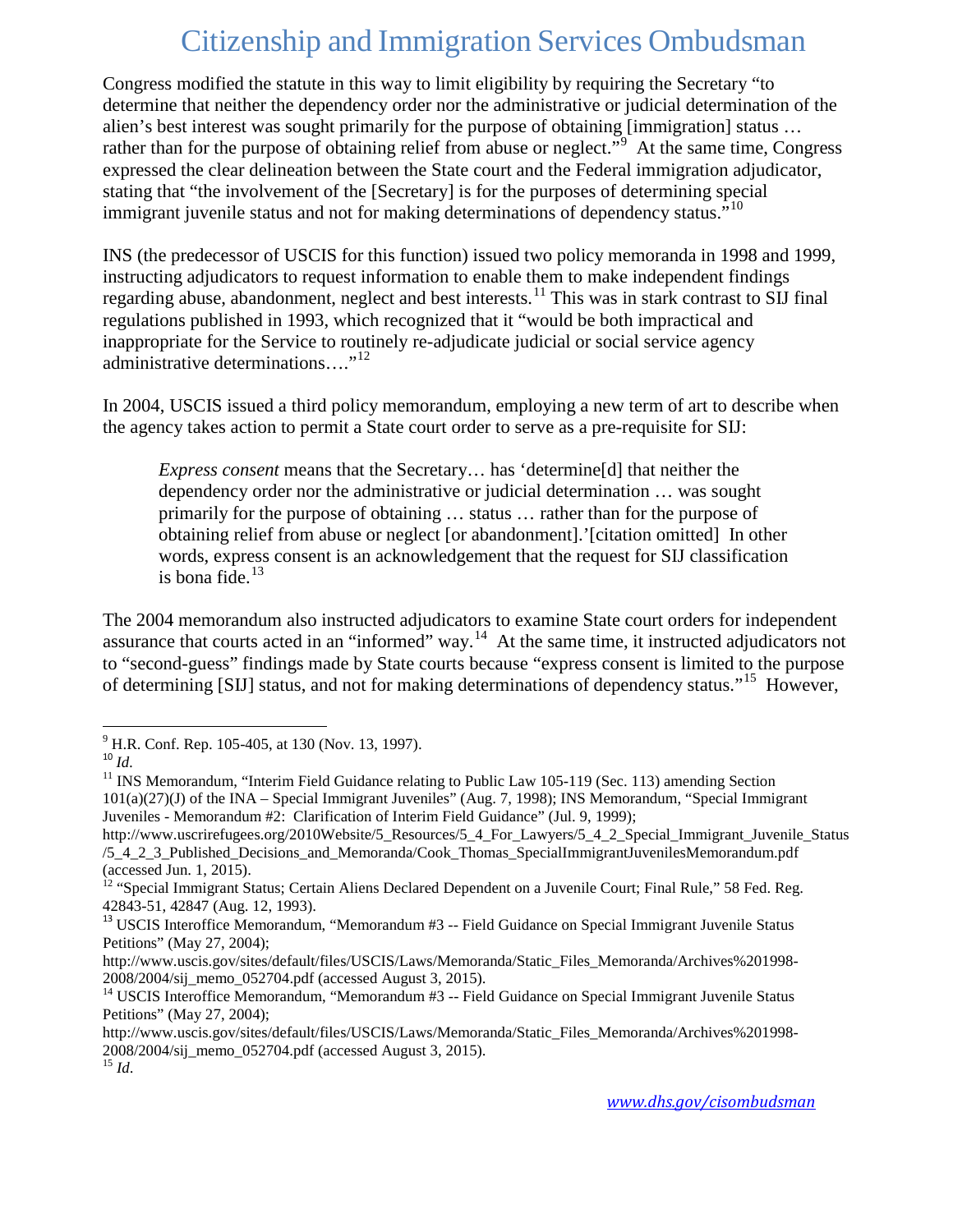in that memorandum, USCIS instructed adjudicators to give "express consent" only if the adjudicator was aware of the facts that formed the basis for the juvenile court's rulings. This direct instruction led to adjudicators reassessing the facts underlying the juvenile court's findings, contradicting the agency's instruction not to "second-guess" findings made by State courts. Overall, the 2004 memorandum constructed a consent concept that disproportionately amplified the use of "express consent" when trying to clarify which types of orders would serve as a precondition of SIJ status.

The William Wilberforce Trafficking Victims Protection Reauthorization Act of 2008 (TVPRA) contained substantial amendments to the SIJ classification. Among its amendments, TVPRA deleted the requirement to "expressly consent" to State court dependency orders serving "as a precondition to the grant" of SIJ status, and instead requires the Secretary of Homeland Security only to consent to the grant of SIJ status.<sup>[16](#page-4-0)</sup> The previous statutory language had provided no definition of how USCIS could "expressly consent." This contributed to the confusion over whether USCIS should examine the findings of the State court for independent assurance that the court acted in an informed way.<sup>[17](#page-4-1)</sup> By eliminating the "express" nature of the consent requirement, TVPRA recognized State court authority and "presumptive competence"[18](#page-4-2) over determinations of dependency, abuse, neglect, abandonment, reunification, and the best interests of children.

*SIJ Adjudication Training.* SIJ is a complex benefit adjudication, which has undergone substantial legislative changes that supersede existing regulations and written policy guidance. Accordingly, training is essential to ensure that adjudicators have the necessary resources to apply the law correctly and consistently. In early 2014, USCIS held a training session for regional representatives who then provided training and materials to USCIS adjudicators in the field.<sup>[19](#page-4-3)</sup> The new training module includes instruction on when USCIS may consent to grant SIJ, and directs adjudicators to accept court orders containing or supplemented by specific findings of fact. Although the training offers a sample court order that represents the type and extent of factual findings required in a juvenile State court order, it does not clarify what qualifies as a "specific finding of fact." The written training allows adjudicators to issue a Request for Evidence (RFE) "if the record does not reflect that there was a *sufficient* factual basis for the court's findings" (emphasis added). In practice, such instruction has led to requests for information that call for exhaustive factual findings instead of verifying whether a State court has made the requisite SIJ findings – even in cases where the State court order provides more information than that offered in the USCIS training sample order.

*Approval and Denial Rates.* In spite of a growing trend to issue overreaching and overly burdensome requests for additional information, the agency currently approves most SIJ petitions (Figure 1). As discussed in the Ombudsman's 2014 and 2015 Annual Reports to Congress, burdensome RFEs in particular reflect "overly expansive search[es] for records supporting the

<span id="page-4-0"></span><sup>&</sup>lt;sup>16</sup> William Wilberforce Trafficking Victims Protection Reauthorization Act of 2008 (TVPRA) § 235(d)(1), Pub. L. 110-457, 122 Stat. 5044 (2008).

<span id="page-4-1"></span> $17$  Consent is defined as acquiescence or agreement, or "the act or result of coming into harmony or accord." Express consent, by contrast, implies a higher standard as "positive, direct, unequivocal consent, requiring no inference or implication to supply its meaning." Black's Law Dictionary (Fifth Ed.).<br><sup>18</sup> *Gao v. Jenifer*, 185 F.3d 548 (1999) at 556, *citing Holmes Fin. Assocs. v. Resolution Trust Corp.*, 33 F.3d 561, 565

<span id="page-4-2"></span><sup>(6</sup>th Cir. 1994).

<span id="page-4-3"></span><sup>&</sup>lt;sup>9</sup> See generally Ombudsman's Annual Report 2014, pp. 13-15.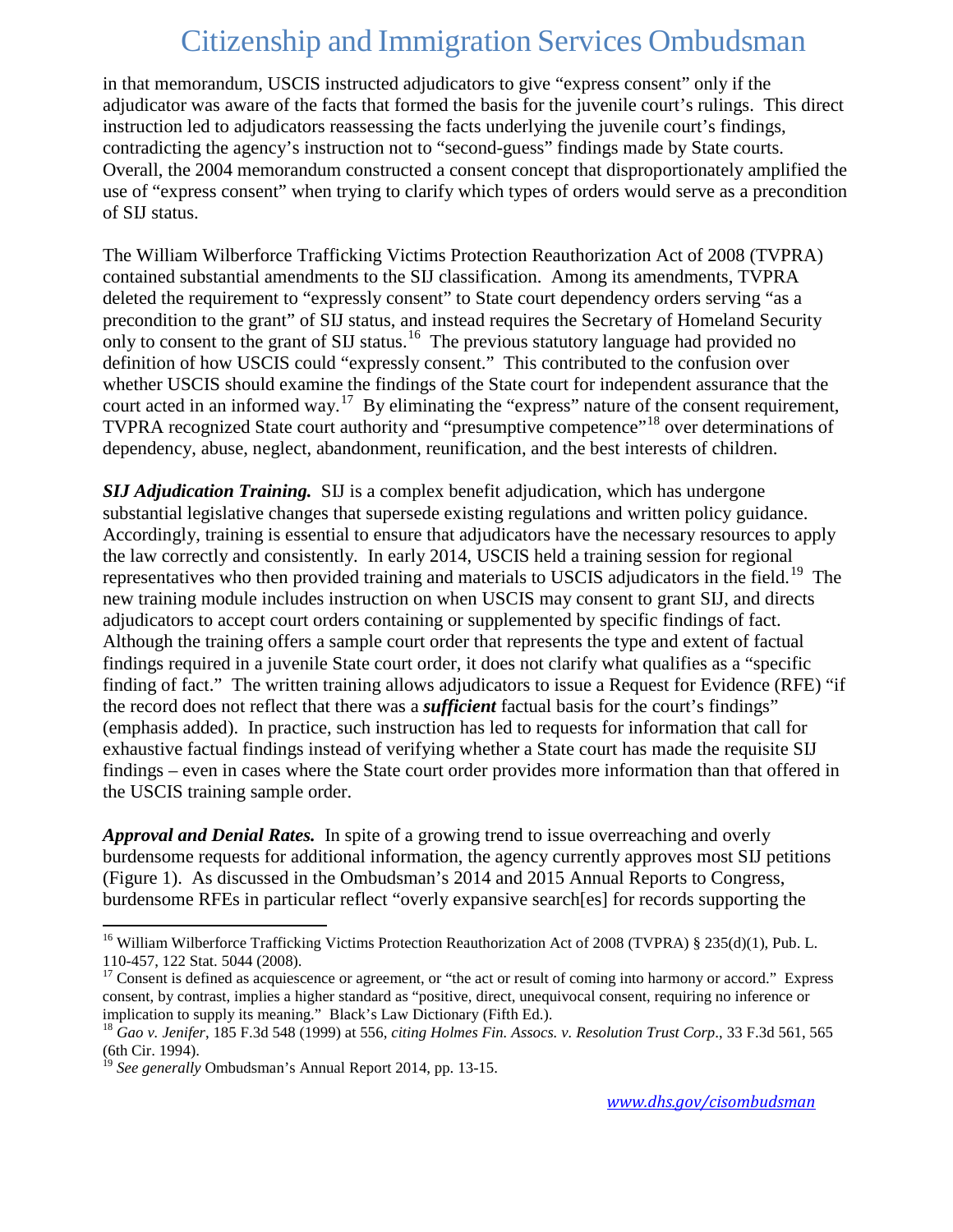factual findings of State courts, including full court transcripts, and, in some cases, any and all evidence submitted in the underlying proceedings."<sup>20</sup> While these RFEs rarely lead to denials, they do have an adverse impact on juvenile petitioners and their representatives who must obtain and release potentially protected information. They also have an adverse impact on legal service providers who must expend limited resources to respond to such inquiries, which impedes the provision of *pro bono* legal services to others, especially to children.

Figure 1. Special Immigrant Juvenile Status — Receipts, Approvals, RFEs, Notices of Intent to Deny (NOIDs), Denials,  $FY14 - FY15^{21}$  $FY14 - FY15^{21}$  $FY14 - FY15^{21}$ 

| <b>FISCAL</b><br><b>YEAR</b> | <b>RECEIPTS</b> | <b>APPROVALS</b> | <b>RFEs</b> | <b>NOIDs</b> | DENIALS |
|------------------------------|-----------------|------------------|-------------|--------------|---------|
| 2014 Totals                  | 5,817           | 4,606            | 171         | 89           | 247     |
| 2015 Totals                  | 6,334           | 5,115            | 332         | 109          | 195     |

#### **ONGOING CONCERNS REGARDING THE ADJUDICATION OF SIJ PETITIONS AND USCIS EXERCISE OF CONSENT**

The Ombudsman continues to observe inconsistencies in USCIS' adjudication of SIJ petitions, its application of legal principles, and the factual evaluations that are conducted under its consent authority. Adjudicators continue to seek evidence underlying State court dependency orders, which is inconsistent with the statutory scheme and USCIS' own training materials.

*Consenting to SIJ.* Congress eliminated both the express nature of USCIS consent, and the need for the order to serve as a precondition to the grant of status. USCIS policy, however, did not keep up with those very significant revisions, relying instead on language that had disappeared from the statute. As a result, RFEs and NOIDs continue to rely on outdated analytical tools. While RFEs and NOIDs often state that USCIS is not reviewing the State court process, the practical effect is a *de novo* review of the State court's process and determinations pertaining to the abuse, neglect, or abandonment of the child. Congress, through statute, did not charge USCIS with determining a child's best interests; whether a child has been abused, abandoned or neglected; or whether reunification with one of more parents is viable. By statute, that is the role of the State court. Yet, in its adjudications, USCIS has asked for documentation to assess those findings, has reviewed and second-guessed those findings, and has sought to determine whether the court exercised its dependency jurisdiction in accordance with State law.

Consent is not defined in the statute. Through policy, USCIS exercises its consent authority by verifying whether SIJ petitions are *bona fide*<sup>[22](#page-5-2)</sup> and whether immigration benefits were the primary

<span id="page-5-1"></span><span id="page-5-0"></span><sup>&</sup>lt;sup>20</sup> Ombudsman's Annual Report 2014, pp. 14-15.<br><sup>21</sup> Data set: Form I-360 Petition for Special Immigrant Juveniles; http://www.uscis.gov/tools/reports-<br>studies/immigration-forms-data/data-set-form-i-360-petition-special-i <sup>22</sup> USCIS Memorandum, HQOPS 70/8.5 "Trafficking Victims Protection Reauthorization Act of 2008: Special Immigrant Juvenile Status Provisions" (Mar. 24, 2009);

<span id="page-5-2"></span>http://www.uscis.gov/sites/default/files/USCIS/Laws/Memoranda/Static\_Files\_Memoranda/2009/TVPRA\_SIJ.pdf (accessed Jun. 1, 2015)("[T]he consent determination … is an acknowledgement that the request for SIJ classification is bona fide.")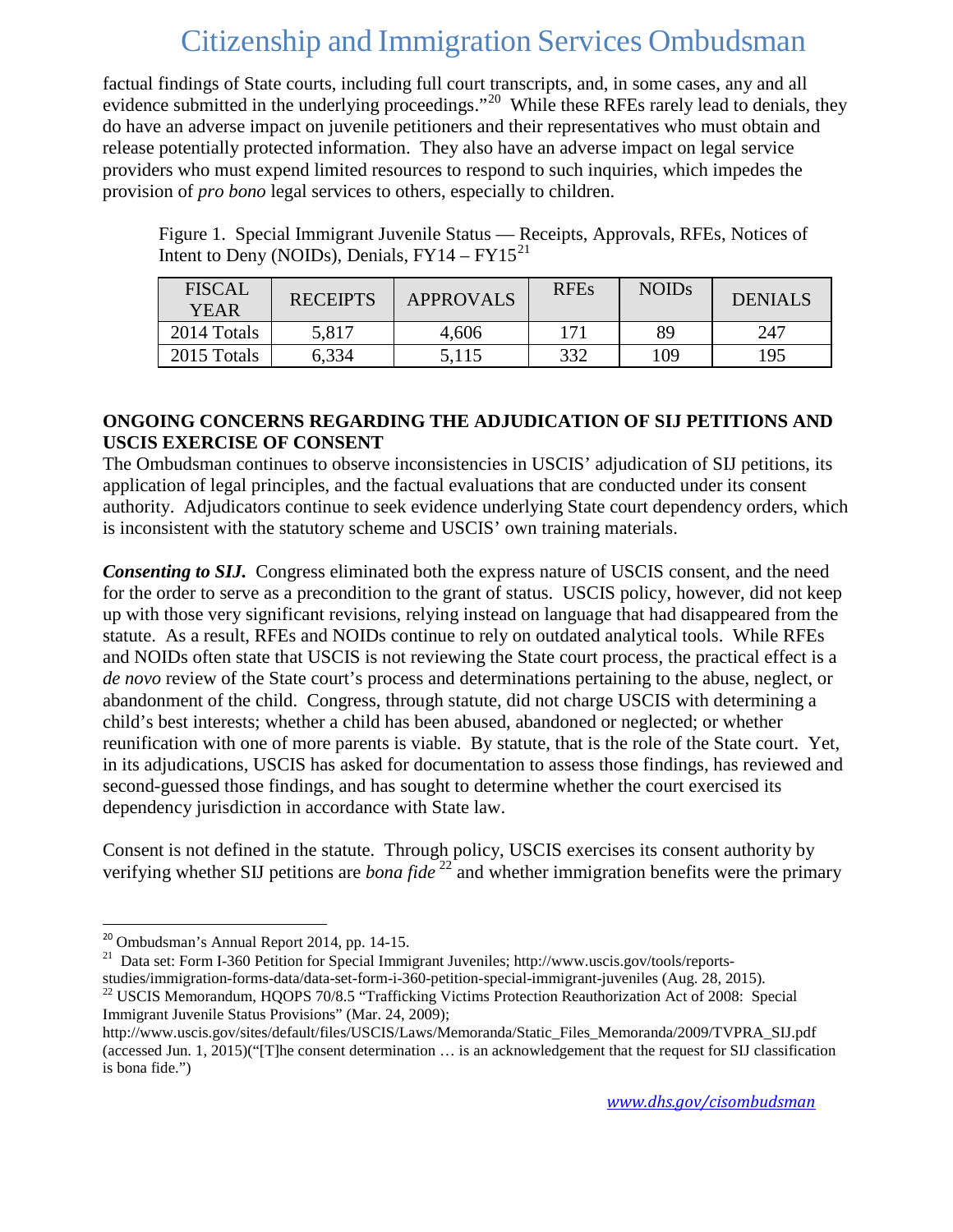purpose for pursuing the State court order.<sup>[23](#page-6-0)</sup> In cases reviewed by the Ombudsman, USCIS has looked at whether the State court made an "informed decision," properly exercised its jurisdiction as a juvenile court, acted "in accordance with State law," or had a "factual basis" for its findings.<sup>24</sup> This has resulted in requests for documentation that are overly burdensome and intrusive, and some to which a response is difficult – if not impossible – owing to the protected nature of the court documentation.

The Ombudsman has reviewed cases where RFEs and NOIDs requested all court-related filings, evidence, transcripts, and even confidential, sealed hearing documents. These RFEs and NOIDs often result in an overly expansive review of the petitioner's intentions for seeking a dependency court order and may call into question the necessity of protection and the court's exercise of dependency upon applicable State law. The State court orders must provide specific findings of fact to enable USCIS to provide the necessary consent; those findings have been spelled out in the trainings as well as applicable guidance. However, to provide consent, the agency need not request corroboration of every underlying fact that supported those findings, nor should it substitute its application of State law for that of the court's exercise of dependency.

*Evaluating the Primary Purpose of Court Orders.* As a whole, provisions in the TVPRA were enacted to enhance protections for at-risk children,<sup>[25](#page-6-2)</sup> which was a shift from the 1997 amendments that sought to address problems and limit beneficiaries.<sup>26</sup> When Congress changed the statutory language for SIJ in 2008, it removed an entire clause that relied upon the limitations enacted in 1997 and replaced it with a simpler function. USCIS policy should reflect these statutory changes. Rather than retain the elements of "express consent" derived from the 1997 amendments, a proper implementation of the TVPRA language requires that USCIS verify whether State court orders contain the necessary factual findings and whether the State court has articulated the foundation for such findings (i.e., based upon testimony of parties, evidence submitted into the record, and/or statutory citations). USCIS does not need to evaluate intent for initiating dependency court

<span id="page-6-0"></span><sup>&</sup>lt;sup>23</sup> USCIS Interoffice Memorandum, "Memorandum #3 – Field Guidance on Special Immigrant Juvenile Status Petitions" (May 27, 2004);

http://www.uscis.gov/sites/default/files/USCIS/Laws/Memoranda/Static\_Files\_Memoranda/Archives%201998- 2008/2004/sij\_memo\_052704.pdf (accessed May 27, 2015). "Express consent means that the Secretary … has "determine[d] that neither the dependency order nor the administrative or judicial determination of the alien's best interest was sought primarily for the purpose of obtaining the status of an alien lawfully admitted for permanent residence." USCIS Memorandum, HQOPS 70/8.5 "Trafficking Victims Protection Reauthorization Act of 2008: Special Immigrant Juvenile Status Provisions" (Mar. 24, 2009) ("The consent determination by the Secretary … is an acknowledgement that the request for SIJ classification is bona fide. This means that the SIJ benefit was not 'sought primarily for the purpose of obtaining the status of an alien lawfully admitted for permanent residence, rather than for the purpose of obtaining relief from abuse or neglect or abandonment"" (citing H.R. Rep. No. 105-405).)<br><sup>24</sup> Information provided through requests for case assistance.<br><sup>25</sup> The TVPRA was enacted "to enhance measures to co

<span id="page-6-3"></span><span id="page-6-2"></span><span id="page-6-1"></span>of the TVPRA in which SIJ language is modified is titled "Permanent Protection for Certain At-Risk Children." It is included in a larger section titled "Enhancing Efforts to Combat the Trafficking of Children," which contains subsections titled "Combating Child Trafficking at the Border and Ports of Entry into the United States," "Combatting Child Trafficking and Exploitation in the United States," and "Providing Safe and Secure Placements for Children." The 1997 amendments, by contrast, were incorporated into an appropriations bill "to address several problems encountered in the implementation of the special immigrant juvenile provision…and limit the beneficiaries of this provision." See William Wilberforce Trafficking Victims Protection Reauthorization Act of 2008 (TVPRA) § 235, Pub. L. 110-457, 122 Stat. 5044 (2008) and H.R. Rep. No. 105-405, at 130 (1997). <sup>26</sup> *Id.*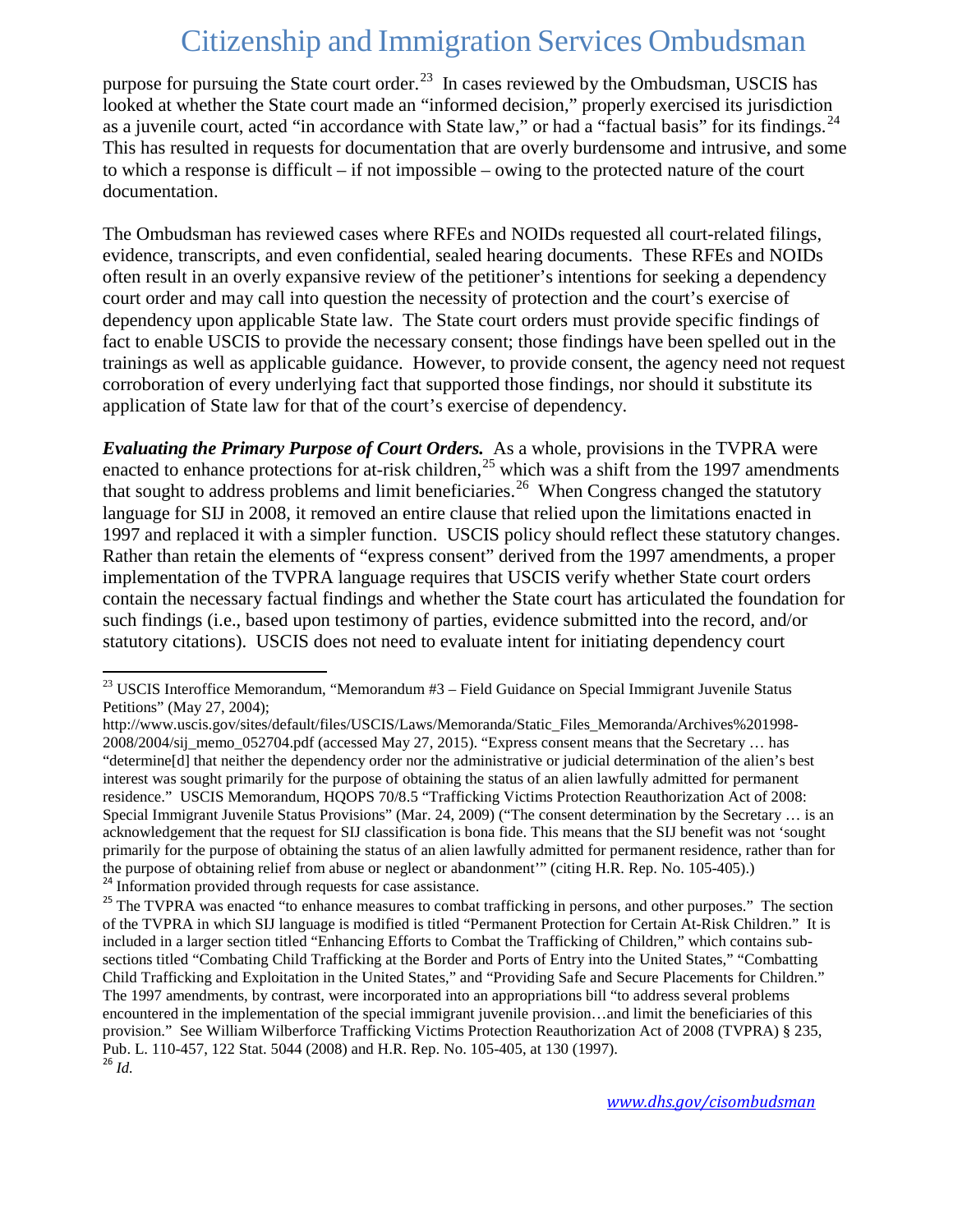proceedings nor weigh evidence or State laws to determine whether it believes the court made proper findings.

Continuing to apply the "express consent" requirement by requiring "an acknowledgement that [requests are] bona fide,"[27](#page-7-0) may lead to a presumption by USCIS that the primary purpose for obtaining a State court order was to obtain an immigration benefit, unless the officer has the ability to review and assess all the underlying facts of the State case. This primary purpose inquiry relies on a false dichotomy that suggests it is possible that a State court action may only focus on *either* protections against future harm *or* securing immigration benefits, when almost always, the court protections inevitably provide both in tandem. Securing stability in the form of status in the United States is irrevocably a key aspect of protecting a child from future harm. As a consequence of the "bona fide" review, "express consent" continues unaltered and USCIS adjudicators have in practice nullified the clause amended by Congress in the TVPRA.

Stakeholders have reported USCIS frequently requires petitioners to be under a continuing jurisdiction of a State court at the time of filing an SIJ petition.<sup>[28](#page-7-1)</sup> Historically, after having been found dependent on a court, petitioners continued to remain eligible for SIJ status.<sup>[29](#page-7-2)</sup> The INA requires that an SIJ petitioner must be a person who "has been declared dependent" on a court or "legally committed to" the custody of a State agency or an individual appointed by the court. A plain language interpretation of "has been declared…or legally committed to [the custody of an agency or individual]" does not require continued active administration by the court – rather, it allows for determinations by the court that continue into the present as well as determinations made during an unspecified period of time prior to filing an SIJ petition. Congress had, but did not exercise, the ability to restrict and limit eligibility to a person who "is dependent" upon a court within a specified time frame, including "at the time of filing."

USCIS has also interpreted its consent function to include an analysis of whether a court's exercise of dependency is valid.[30](#page-7-3) The Ombudsman has reviewed RFEs and NOIDs that ask applicants to "provide evidence that the court order is valid under State law…"[31](#page-7-4) This implies that a court order is not sufficient "evidence" to demonstrate that a court is issuing a valid order under State laws; or that courts knowingly issue invalid orders, or are otherwise prone to misapply State laws such that USCIS needs to probe the validity of their final product. By using its own analysis of State law,

<span id="page-7-0"></span><sup>&</sup>lt;sup>27</sup> "[T]he consent determination  $\dots$  is an acknowledgement that the request for SIJ classification is bona fide. This means that the SIJ benefit was not "sought primarily for the purpose of obtaining the status of an alien lawfully admitted for permanent residence, rather than for the purpose of obtaining relief from abuse or neglect or abandonment." USCIS Memorandum, HQOPS 70/8.5 "Trafficking Victims Protection Reauthorization Act of 2008: Special Immigrant Juvenile Status Provisions" (Mar. 24, 2009) *citing* H.R. Rep. No. 105-405, at 130 (1997); http://www.uscis.gov/sites/default/files/USCIS/Laws/Memoranda/Static\_Files\_Memoranda/2009/TVPRA\_SIJ.pdf (accessed Jun. 1, 2015).

<span id="page-7-1"></span> $28$  According to stakeholder reports, USCIS has requested final orders to demonstrate continuing jurisdiction as well as new orders when children are transferred to guardians in other states.

<span id="page-7-2"></span><sup>&</sup>lt;sup>29</sup> 8 CFR 204.11(a) ("[A] child who has been adopted or placed in guardianship [sic] situation after having been found dependent upon a juvenile court ... will continue to be considered to be eligible for long-term foste

<span id="page-7-3"></span><sup>&</sup>lt;sup>30</sup> In recent denials USCIS has stated that "since the Petitioner was over the age of 18 at the time the SIJ order was issued, the court did not have continuing, exclusive jurisdiction pursuant to [State law]… USCIS cannot recognize the [court] order as a valid order," and petitioners "have failed to show that [the] dependency order is valid under [] state law."

<span id="page-7-4"></span><sup>&</sup>lt;sup>31</sup> Information provided through requests for case assistance.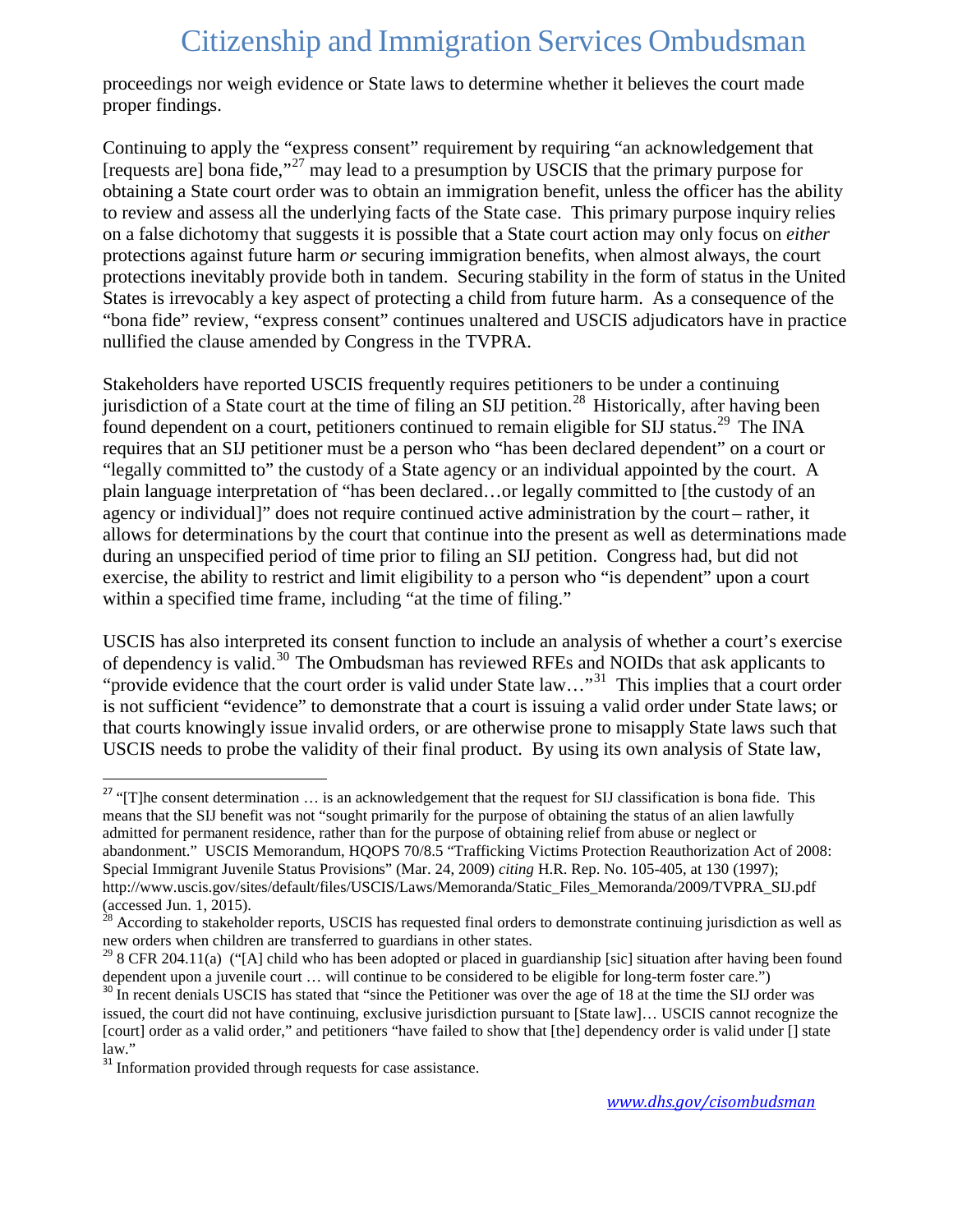USCIS has now extended its review beyond the factual basis of abuse, abandonment, and neglect, to now include an assessment of the legal basis of a court's action, contrary to the delineation of duties between State court and Federal immigration adjudicators expressed by Congress,  $32$  and historic policy.<sup>[33](#page-8-1)</sup> By examining a court's jurisdiction and delineating whether the jurisdiction of the court will be considered valid "for immigration purposes,"[34](#page-8-2) USCIS is in effect reviving, in a novel way, the pre-TVPRA requirement to "specifically consent" to a court's exercise of jurisdiction.<sup>[35](#page-8-3)</sup>

*Interviewing practices that are not age-appropriate***.** Through stakeholder engagements and requests for assistance, the Ombudsman has been made aware that some field office adjudicators have engaged in concerning interviewing practices. These include reliance on U.S. Customs and Border Protection Form I-213, *Record of Deportable/Inadmissible Alien* to question credibility,<sup>[36](#page-8-4)</sup> prolonged interrogation-style interviewing, and inappropriately questioning some applicants on details about family members and abuse, abandonment, or neglect.

USCIS treats inconsistencies between the interview statements and information on the Form I-213 as fraud indicators, resulting in RFEs, NOIDs, and denials of SIJ petitions.<sup>37</sup> RFEs should only be issued when a petitioner fails to demonstrate "it is more likely than not that each of the required elements has been met."[38](#page-8-6) This preponderance of the evidence standard is generally met when court orders make findings on all of the SIJ-required elements. Based on the interview process used to produce Form I-213, an RFE should be considered only if a statement entered into a Form I-213 by border officials overcomes the standard of proof that is met through a complete State court order.<sup>39</sup> Stakeholders report that interviews were previously 20 minutes in duration three years ago

<span id="page-8-0"></span> $32$  "[T]he involvement of the [Secretary] is for the purposes of determining special immigrant juvenile status and not for making determinations of dependency status." H.R. Conf. Rep. 105-405, at 130 (Nov. 13, 1997).

<span id="page-8-1"></span><sup>&</sup>lt;sup>33</sup> "[E]xpress consent is limited to the purpose of determining [SIJ] status, and not for making determinations of dependency status" USCIS Interoffice Memorandum, "Memorandum #3 -- Field Guidance on Special Immigrant Juvenile Status Petitions" (May 27, 2004);

http://www.uscis.gov/sites/default/files/USCIS/Laws/Memoranda/Static\_Files\_Memoranda/Archives%201998-<br>2008/2004/sij memo 052704.pdf (accessed August 3, 2015).

<span id="page-8-2"></span><sup>&</sup>lt;sup>34</sup> Decisions received by the Ombudsman's Office have included variations of the following language: "USCIS cannot recognize the [Court Order] as a valid order for immigration purposes."

<span id="page-8-3"></span><sup>&</sup>lt;sup>35</sup> "[N]o juvenile court has jurisdiction to determine the custody status or placement of an alien in the actual or constructive custody of the Attorney General unless the Attorney General specifically consents to such jurisdiction" Departments of Commerce, Justice, and State, the Judiciary, and Related Agencies Appropriations Act, 1998, Pub. L. No. 105-119, § 113, 111 Stat. 2440 (Nov. 26, 1997).<br><sup>36</sup> The Record of Deportable/Inadmissible Alien (Form I-213) is a form that is completed by Customs and Border

<span id="page-8-4"></span>Protection officials at the time a petitioner is apprehended at the U.S. border.

<span id="page-8-5"></span><sup>&</sup>lt;sup>37</sup> However, "[an] officer should generally limit reliance on records containing statements made by juveniles at the time of initial apprehension by immigration or law enforcement. Oftentimes juveniles do not share personal accounts of their family life with an unknown adult until they have had the opportunity to form a trusting relationship with that adult. Additionally, the juvenile court may make child welfare placement, custody and best interests decisions that differ from the juvenile's stated intentions at the time of apprehension." USCIS Policy Manual, Volume 6: Immigrants, Part H – Special Immigrant Juveniles, at 8.<br><sup>38</sup> USCIS Policy Memorandum PM-602-0085, "Requests for Evidence and Notices of Intent to Deny" (Jun. 3, 2013).

<span id="page-8-6"></span>

<span id="page-8-7"></span><sup>&</sup>lt;sup>39</sup> "Requiring evidentiary detail from an airport interview not only ignores the reality of the interview process, but would, in effect, create an unprecedented pre-asylum application process." Singh v. INS, 292 F.3d 1017, 1021 (9th Cir. [Cal. 2002\);](http://www.lexis.com/research/xlink?app=00075&view=full&searchtype=le&search=292+F.3d+1017%2520at%25201021) "We hesitate to view statements given during airport interviews as valuable **impeachment** sources because of the conditions under which they are taken and because a newly-arriving alien cannot be expected to divulge every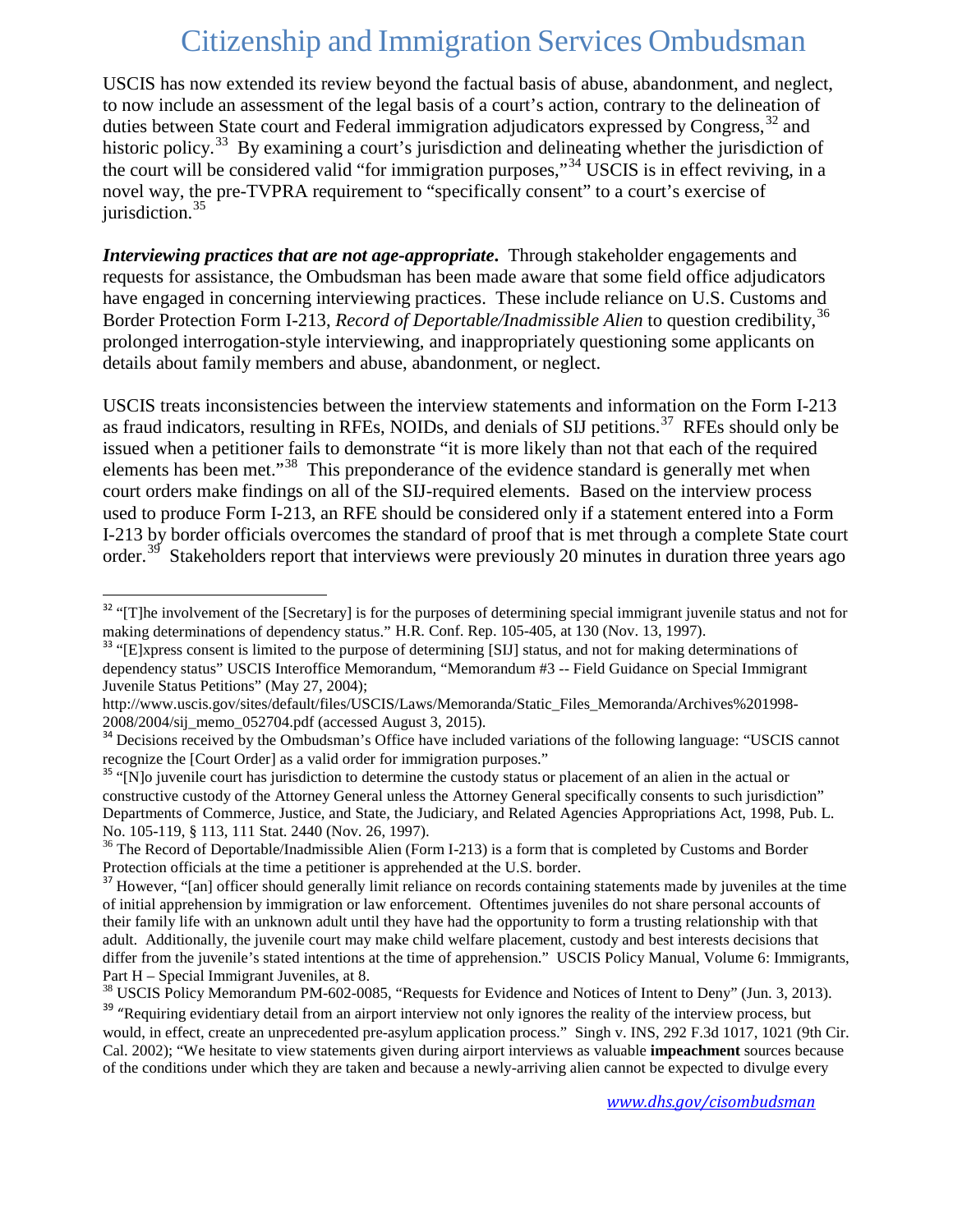and some may now exceed an hour.<sup>[40](#page-9-0)</sup>

In asylum interviews, another context where a minor is interviewed as a principal applicant for protective benefits, officers are encouraged to regard applicants as children first and applicants second. Key guidelines from the Asylum Officers' Basic Training Course were incorporated into the 2014 SIJ Training and should be guiding interview practices. Of particular importance is guidance that an "officer may encounter gaps or inconsistencies in the child's testimony … [t]he child may be unable to present testimony concerning every fact in support of the claim, not because of a lack of credibility, but owing to age, gender, cultural background, or other circumstances."<sup>41</sup> USCIS should maintain consistent interview practices for all children applying for immigration benefits.

### **RECOMMENDATIONS**

l

The Ombudsman recommends that USCIS:

#### **1. Centralize SIJ Adjudications in a Facility Whose Personnel are Familiar with the Sensitivities Surrounding the Adjudication of Humanitarian Benefits for Vulnerable Populations**

The Ombudsman has observed, and stakeholders report, varying interpretation and adjudicatory practices across field offices who receive the cases from the National Benefits Center. Interview practices also vary among field offices, $42$  as do the rates, quality and content of RFEs and NOIDs; the detail of decisions; and timelines for adjudication. Similar case facts can lead to different outcomes depending on the office with jurisdiction over the petition.

Centralizing SIJ adjudications with specifically trained adjudicators who are familiar with the sensitivities involved in adjudicating humanitarian benefits for vulnerable populations will address a number of these issues and promote USCIS goals of efficiency and uniformity in adjudications. Extending the specialization found in USCIS product lines such as VAWA, T and U visas will ensure those deserving are approved, and those in which fraud is present are properly denied. In addition, a specialized SIJ team will be better able to protect the integrity of the SIJ program by being able to identify patterns, irregularities and fraud while making well-informed adjudications based upon SIJ-specific knowledge.

Centralizing SIJ adjudications would also help USCIS adhere to the statutorily-required adjudication timeline of 180 days. Much like other forms of adjudications, SIJ petitions have the potential for paper-based adjudications because an independent fact-finder establishes the crux of SIJ relief rather than an interview. Ensuring a centralized adjudication process will address varied

detail of the persecution he or she sustained." [Li v. Ashcroft, 378 F.3d 959, 963 \(9th Cir. 2004\)\(](http://www.lexis.com/research/xlink?app=00075&view=full&searchtype=get&search=378+F.3d+959%2520at%2520963)emphasis in original); "A number of federal courts have cautioned adjudicators to keep in mind the circumstances under which an alien's statement to an inspector is taken when considering whether an applicant's later testimony is consistent with the earlier statement." *Credible Fear*, USCIS Asylum Officer Basic Training Course (Revised April 14, 2006), at 19.<br><sup>40</sup> Information provided to the Ombudsman during stakeholder meetings.<br><sup>41</sup> Guidelines for Children's Asylum Claims,

<span id="page-9-0"></span>

<span id="page-9-2"></span><span id="page-9-1"></span>offices do not.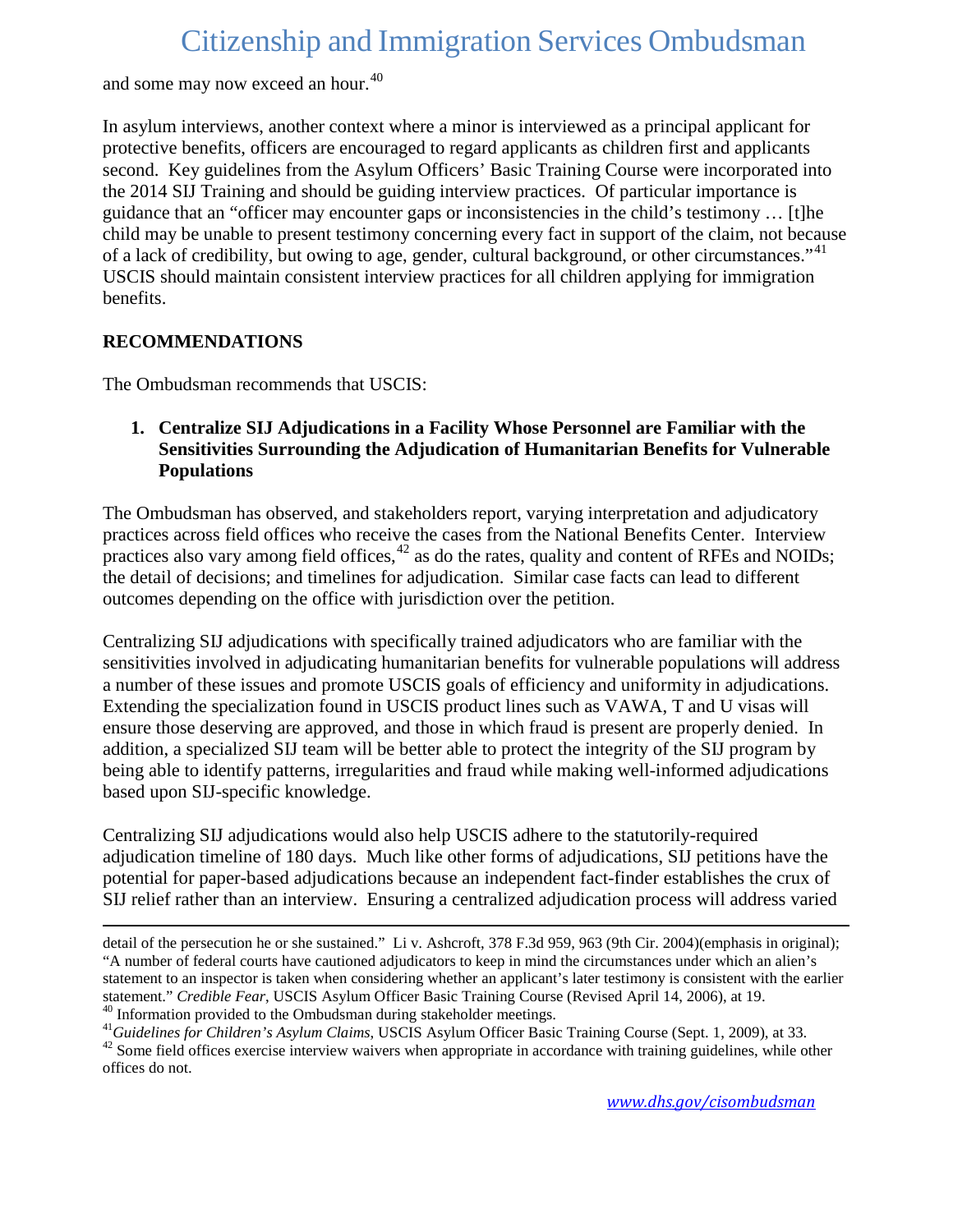interview practices across field offices and incorporate a process parallel to other humanitarian forms of relief.

In its 2014 and 2015 Annual Reports, the Ombudsman urged USCIS to centralize SIJ adjudications. In recent communications, USCIS indicated it is working on new procedures to centralize adjudications at a service center facility. The Ombudsman recognizes this effort and will monitor the implementation of this important change, including the training of staff and the development of interview waiver criteria discussed below.

### **2. Take into Account the Best Interests of the Child when Applying Criteria for Interview Waivers**

In a meeting with the Ombudsman on June 30, 2015, USCIS noted that centralizing adjudications would include waiving certain interviews. The Ombudsman believes this to be the correct course of action for various reasons, including the size, age and sensitivities of the population. However, the criteria for assessing which interviews shall be waived should not be created primarily based on the priority interests of the USCIS Fraud Detection and National Security Division (FDNS). Offices adjudicating and addressing humanitarian concerns, such as the Office of the Chief Counsel, the Office of Policy & Strategy, and the Vermont Service Center should be equally involved. While fraud factors have an undeniable role to play to protect both the American people and the integrity of this program, substantial input from those in the agency responsible for humanitarian benefits will help ensure balanced factors for waiving interviews and development of criteria that include the best interests of vulnerable child petitioners.

### **3. Issue Final SIJ Regulations that Fully Incorporate All Statutory Amendments**

The three policy memoranda, consolidated into the 2004 memorandum, have contributed to inconsistent adjudication regarding the extent of USCIS' consent function.<sup>43</sup> The SIJ regulations, which have not been updated since 1993, no longer comport with statutory language. DHS published a Notice of Proposed Rulemaking in September 2011,<sup>[44](#page-10-1)</sup> but no final rules have been published.<sup>[45](#page-10-2)</sup> To fully comply with the notice and comment requirements of the Administrative Procedure Act, as well as relieve confusion, USCIS must finalize updates to the 1993 regulations through the completion of notice and comment rulemaking. Addressing the meaningful comments of the regulated community in the issuance of a final rule as soon as possible would help clarify many of the currently problematic adjudicatory practices and clarify some of the issues arising from changes in law, gaps in outdated regulations, and memoranda.

<span id="page-10-0"></span><sup>&</sup>lt;sup>43</sup> "USCIS is using non-legislative rules to muddle through in an extremely technical and sensitive context. USCIS guidance documents leave individual[s]… on shaky ground[.]" Administrative Law through the Lens of Immigration Law, Jill Family, 64 Admin. L. Rev. 565, at 616 (Summer 2012).<br><sup>44</sup> 76 Fed. Reg. 54978.

<span id="page-10-1"></span>

<span id="page-10-2"></span><sup>&</sup>lt;sup>45</sup> A final rule is now projected for April 2016. See

http://www.reginfo.gov/public/do/eAgendaViewRule?pubId=201504&RIN=1615-AB81.